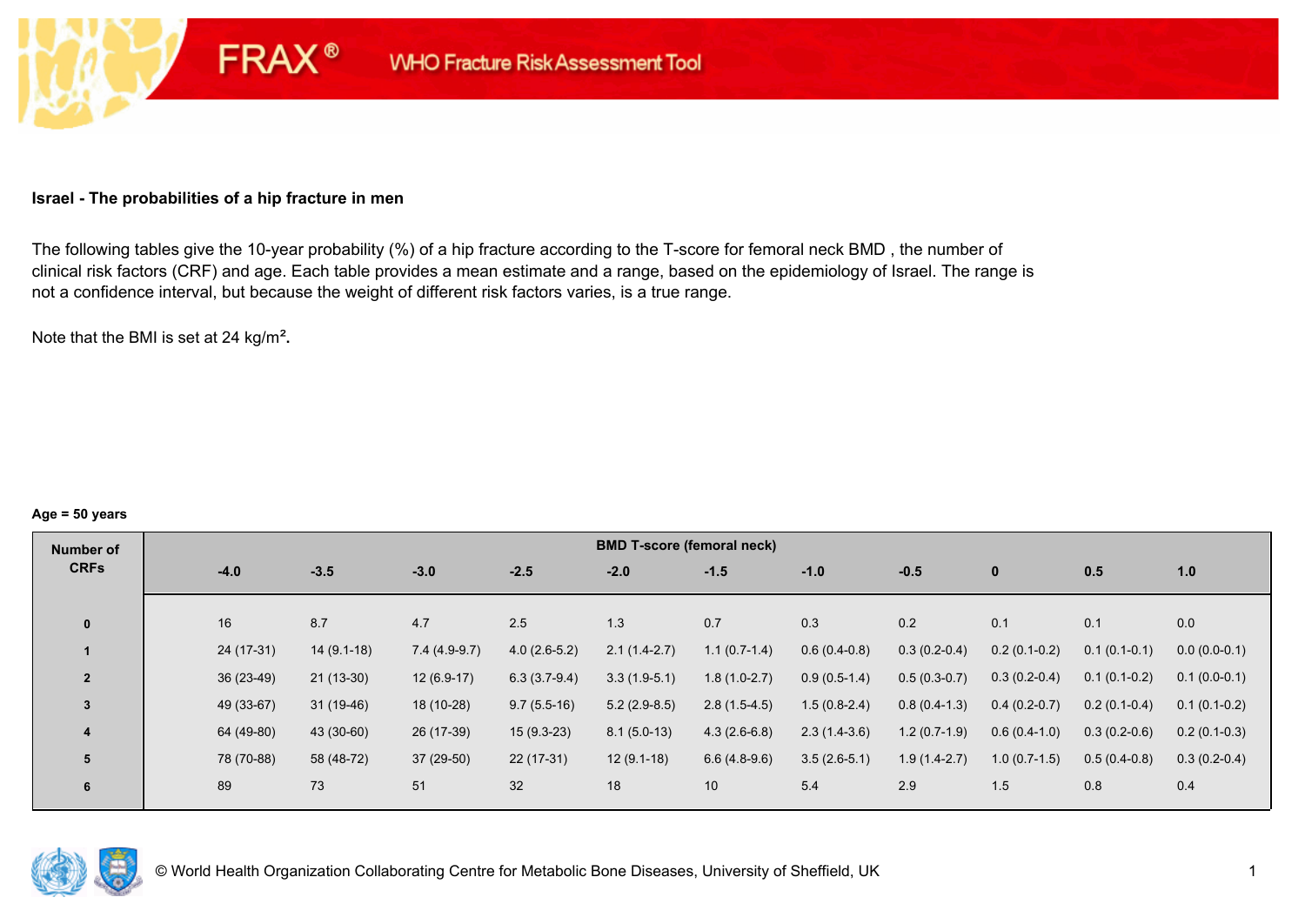**FRAX®** 

# **Age = 55 years**

| Number of      | <b>BMD T-score (femoral neck)</b> |             |               |                |                |                |                |                |                |                |                |  |  |
|----------------|-----------------------------------|-------------|---------------|----------------|----------------|----------------|----------------|----------------|----------------|----------------|----------------|--|--|
| <b>CRFs</b>    | $-4.0$                            | $-3.5$      | $-3.0$        | $-2.5$         | $-2.0$         | $-1.5$         | $-1.0$         | $-0.5$         | $\mathbf 0$    | 0.5            | 1.0            |  |  |
| $\mathbf 0$    | 17                                | 9.9         | 5.5           | 3.0            | 1.7            | 0.9            | 0.5            | 0.3            | 0.2            | 0.1            | 0.1            |  |  |
|                | 26 (18-31)                        | $15(10-19)$ | $8.6(5.8-11)$ | $4.8(3.2-5.9)$ | $2.6(1.7-3.2)$ | $1.4(0.9-1.8)$ | $0.8(0.5-1.0)$ | $0.4(0.3-0.5)$ | $0.2(0.2-0.3)$ | $0.1(0.1-0.2)$ | $0.1(0.1-0.1)$ |  |  |
| $\overline{2}$ | $37(25-49)$                       | $23(14-31)$ | $13(8.1-19)$  | $7.4(4.5-11)$  | $4.1(2.5-5.9)$ | $2.2(1.4-3.3)$ | $1.2(0.7-1.8)$ | $0.7(0.4-1.0)$ | $0.4(0.2-0.5)$ | $0.2(0.1-0.3)$ | $0.1(0.1-0.2)$ |  |  |
| $\overline{3}$ | $50(35-66)$                       | $33(21-46)$ | $20(12-29)$   | $11(6.8-17)$   | $6.3(3.8-9.8)$ | $3.5(2.0-5.5)$ | $1.9(1.1-3.0)$ | $1.0(0.6-1.6)$ | $0.6(0.3-0.9)$ | $0.3(0.2-0.5)$ | $0.2(0.1-0.3)$ |  |  |
| 4              | 64 (51-79)                        | 45 (33-60)  | 28 (20-40)    | $17(11-25)$    | $9.6(6.3-15)$  | $5.3(3.5-8.2)$ | $2.9(1.9-4.6)$ | $1.6(1.0-2.5)$ | $0.9(0.6-1.4)$ | $0.5(0.3-0.8)$ | $0.3(0.2-0.4)$ |  |  |
| 5              | 77 (71-86)                        | $59(51-71)$ | 40 (33-52)    | 24 (20-33)     | 14 (11-20)     | $8.1(6.3-11)$  | $4.5(3.5-6.4)$ | $2.5(1.9-3.6)$ | $1.4(1.1-2.0)$ | $0.8(0.6-1.1)$ | $0.4(0.3-0.6)$ |  |  |
| 6              | 87                                | 73          | 53            | 35             | 21             | 12             | 6.8            | 3.7            | 2.1            | $1.2$          | 0.7            |  |  |

### **Age = 60 years**

| Number of               |             |             |               |                | <b>BMD T-score (femoral neck)</b> |                |                |                |                |                |                |
|-------------------------|-------------|-------------|---------------|----------------|-----------------------------------|----------------|----------------|----------------|----------------|----------------|----------------|
| <b>CRFs</b>             | $-4.0$      | $-3.5$      | $-3.0$        | $-2.5$         | $-2.0$                            | $-1.5$         | $-1.0$         | $-0.5$         | $\mathbf{0}$   | 0.5            | 1.0            |
| $\mathbf{0}$            | 17          | 11          | 6.2           | 3.6            | 2.1                               | 1.2            | 0.7            | 0.4            | 0.3            | 0.2            | 0.1            |
|                         | 25 (18-29)  | $16(11-18)$ | $9.5(6.5-11)$ | $5.6(3.8-6.5)$ | $3.3(2.2-3.8)$                    | $1.9(1.3-2.2)$ | $1.1(0.8-1.3)$ | $0.6(0.4-0.8)$ | $0.4(0.3-0.4)$ | $0.2(0.2-0.3)$ | $0.1(0.1-0.2)$ |
| $\overline{2}$          | $36(25-46)$ | $23(15-30)$ | $14(9.1-19)$  | $8.5(5.4-12)$  | $5.0(3.2-6.9)$                    | $2.9(1.8-4.0)$ | $1.7(1.1-2.3)$ | $1.0(0.6-1.4)$ | $0.6(0.4-0.8)$ | $0.4(0.2-0.5)$ | $0.2(0.1-0.3)$ |
| 3                       | 48 (35-61)  | $32(22-44)$ | $21(14-29)$   | $13(8.1-18)$   | $7.5(4.8-11)$                     | $4.4(2.8-6.6)$ | $2.6(1.6-3.9)$ | $1.5(0.9-2.3)$ | $0.9(0.6-1.4)$ | $0.5(0.3-0.8)$ | $0.3(0.2-0.5)$ |
| $\overline{\mathbf{4}}$ | 61 (50-73)  | 44 (34-57)  | 29 (22-40)    | 18 (13-26)     | $11(7.9-16)$                      | $6.7(4.6-9.9)$ | $3.9(2.7-5.9)$ | $2.3(1.6-3.5)$ | $1.4(0.9-2.1)$ | $0.8(0.6-1.3)$ | $0.5(0.3-0.8)$ |
| 5                       | 73 (68-81)  | 57 (51-68)  | 40 (35-51)    | $26(22-35)$    | 16 (14-22)                        | $9.9(8.2-14)$  | $5.9(4.9-8.2)$ | $3.4(2.8-4.9)$ | $2.1(1.7-3.0)$ | $1.3(1.0-1.8)$ | $0.8(0.6-1.1)$ |
| 6                       | 82          | 70          | 53            | 36             | 23                                | 14             | 8.6            | 5.1            | 3.1            | 1.9            | 1.1            |

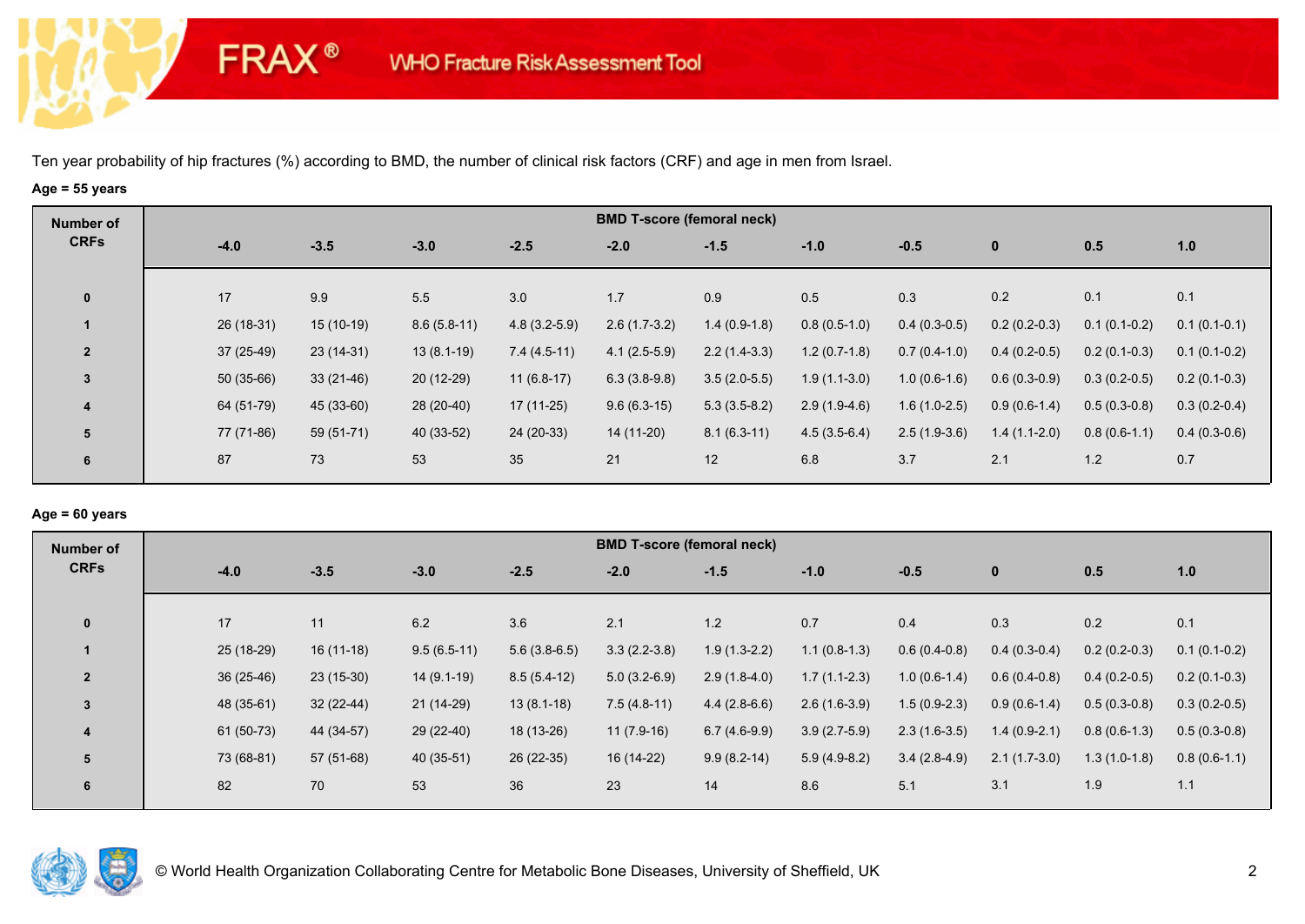**FRAX®** 

# **Age = 65 years**

| Number of               |             |             |              |                | <b>BMD T-score (femoral neck)</b> |                |                |                |                |                |                |
|-------------------------|-------------|-------------|--------------|----------------|-----------------------------------|----------------|----------------|----------------|----------------|----------------|----------------|
| <b>CRFs</b>             | $-4.0$      | $-3.5$      | $-3.0$       | $-2.5$         | $-2.0$                            | $-1.5$         | $-1.0$         | $-0.5$         | $\bf{0}$       | 0.5            | 1.0            |
|                         | 17          | 11          | 7.0          | 4.4            | 2.7                               | 1.7            | 1.0            | 0.6            | 0.4            | 0.3            | 0.2            |
| $\mathbf 0$             |             |             |              |                |                                   |                |                |                |                |                |                |
|                         | $25(18-28)$ | $16(12-19)$ | $10(7.4-12)$ | $6.5(4.6-7.6)$ | $4.1(2.8-4.8)$                    | $2.5(1.8-3.0)$ | $1.5(1.1-1.8)$ | $1.0(0.7-1.1)$ | $0.6(0.4-0.7)$ | $0.4(0.3-0.5)$ | $0.2(0.2-0.3)$ |
| $\overline{2}$          | $34(25-42)$ | 23 (16-29)  | $15(10-19)$  | $9.6(6.4-12)$  | $6.1(4.0-7.9)$                    | $3.8(2.5-4.9)$ | $2.3(1.5-3.0)$ | $1.5(0.9-1.9)$ | $0.9(0.6-1.2)$ | $0.6(0.4-0.8)$ | $0.4(0.2-0.5)$ |
| $\mathbf{3}$            | 45 (35-55)  | $32(23-41)$ | $21(15-28)$  | 14 (9.7-19)    | $8.9(6.1-12)$                     | $5.6(3.8-7.8)$ | $3.5(2.3-4.9)$ | $2.2(1.4-3.1)$ | $1.4(0.9-2.0)$ | $0.9(0.6-1.3)$ | $0.6(0.4-0.8)$ |
| $\overline{\mathbf{4}}$ | 57 (48-67)  | 42 (34-53)  | $30(23-39)$  | $20(15-27)$    | $13(9.7-18)$                      | $8.2(6.1-12)$  | $5.1(3.8-7.4)$ | $3.2(2.4-4.7)$ | $2.1(1.5-3.0)$ | $1.3(1.0-1.9)$ | $0.8(0.6-1.2)$ |
| 5                       | 67 (64-75)  | 54 (49-64)  | 40 (35-49)   | 28 (24-36)     | 18 (16-24)                        | $12(10-16)$    | $7.5(6.3-10)$  | $4.7(4.0-6.6)$ | $3.0(2.5-4.2)$ | $1.9(1.6-2.7)$ | $1.2(1.0-1.7)$ |
| 6                       | 76          | 65          | 51           | 37             | 25                                | 17             | 11             | 6.9            | 4.4            | 2.8            | 1.8            |
|                         |             |             |              |                |                                   |                |                |                |                |                |                |

### **Age = 70 years**

| Number of      |             |            |             |               | <b>BMD T-score (femoral neck)</b> |                |                |                |                |                |                |
|----------------|-------------|------------|-------------|---------------|-----------------------------------|----------------|----------------|----------------|----------------|----------------|----------------|
| <b>CRFs</b>    | $-4.0$      | $-3.5$     | $-3.0$      | $-2.5$        | $-2.0$                            | $-1.5$         | $-1.0$         | $-0.5$         | $\mathbf 0$    | 0.5            | 1.0            |
| $\mathbf{0}$   | 18          | 12         | 8.0         | 5.3           | 3.5                               | 2.3            | 1.5            | 1.0            | 0.7            | 0.4            | 0.3            |
|                |             |            |             |               |                                   |                |                |                |                |                |                |
|                | $27(24-33)$ | 19 (17-24) | $13(11-16)$ | $8.6(7.4-11)$ | $5.7(4.9-7.3)$                    | $3.8(3.2-4.8)$ | $2.5(2.1-3.2)$ | $1.6(1.4-2.1)$ | $1.1(0.9-1.4)$ | $0.7(0.6-1.0)$ | $0.5(0.4-0.6)$ |
| $\overline{2}$ | $39(33-47)$ | 28 (24-36) | $20(16-26)$ | $14(11-18)$   | $9.2(7.4-12)$                     | $6.1(4.9-8.2)$ | $4.0(3.2-5.4)$ | $2.7(2.1-3.7)$ | $1.8(1.4-2.5)$ | $1.2(1.0-1.7)$ | $0.8(0.6-1.1)$ |
| $\overline{3}$ | $52(45-60)$ | 40 (34-48) | $30(24-36)$ | $21(17-26)$   | $15(11-18)$                       | $9.8(7.4-12)$  | $6.5(4.9-8.3)$ | $4.4(3.3-5.7)$ | $3.0(2.2-3.9)$ | $2.0(1.5-2.6)$ | $1.4(1.0-1.8)$ |
| 4              | 65 (57-70)  | 54 (45-60) | 42 (34-48)  | $31(24-36)$   | 22 (17-26)                        | $15(12-18)$    | $10(7.7-13)$   | $7.1(5.2-8.6)$ | $4.9(3.5-5.9)$ | $3.3(2.4-4.1)$ | $2.2(1.6-2.8)$ |
| 5              | 74 (68-77)  | 66 (58-69) | 55 (47-58)  | 44 (36-47)    | $33(26-36)$                       | 23 (18-26)     | $16(13-18)$    | $11(8.7-13)$   | $7.8(6.0-8.9)$ | $5.3(4.1-6.1)$ | $3.6(2.8-4.2)$ |
| 6              | 81          | 75         | 67          | 57            | 45                                | 34             | 25             | 17             | 12             | 8.5            | 5.9            |

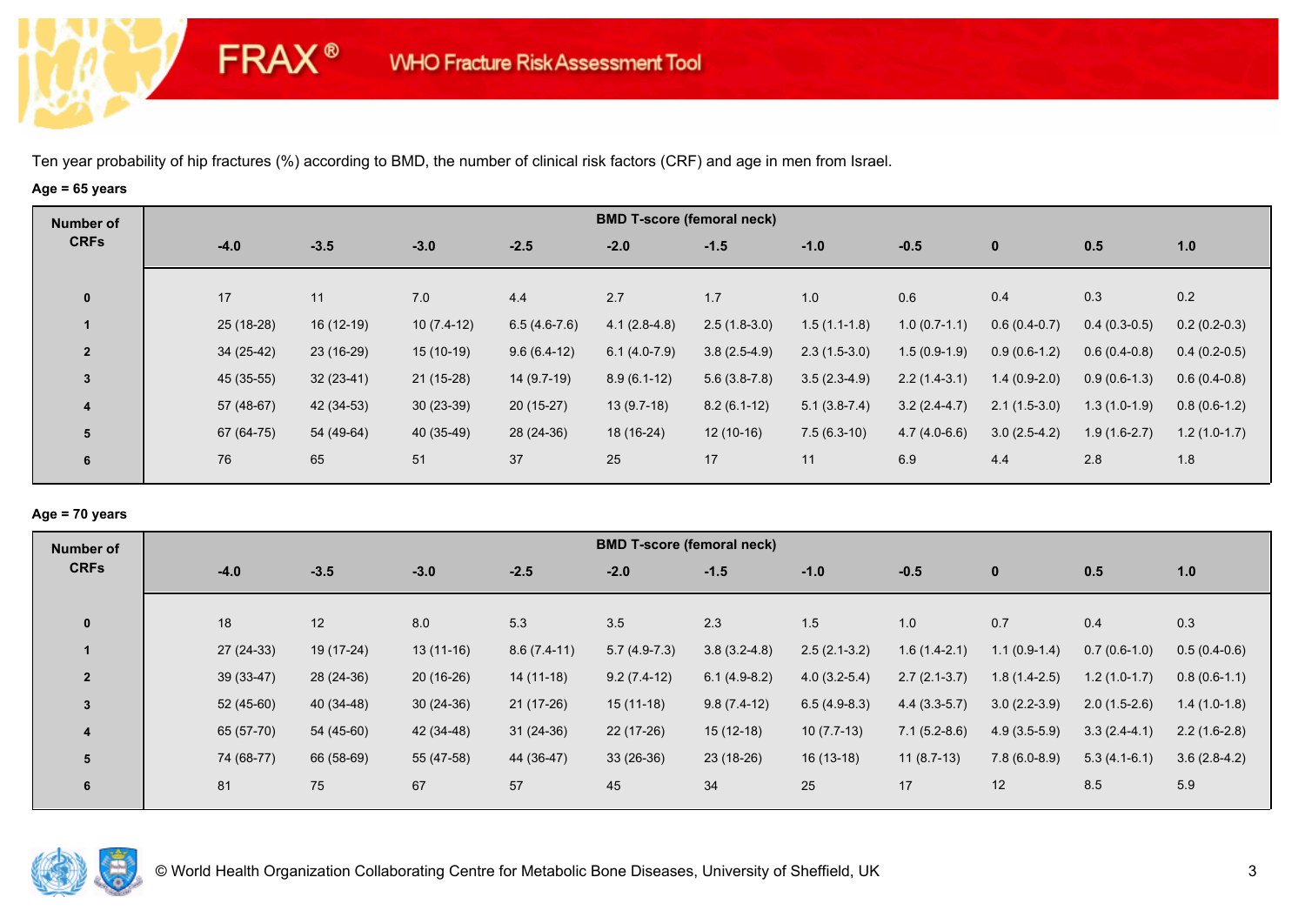**FRAX®** 

# **Age = 75 years**

| Number of      | <b>BMD T-score (femoral neck)</b> |             |             |              |               |               |                |                |                |                |                |  |  |
|----------------|-----------------------------------|-------------|-------------|--------------|---------------|---------------|----------------|----------------|----------------|----------------|----------------|--|--|
| <b>CRFs</b>    | $-4.0$                            | $-3.5$      | $-3.0$      | $-2.5$       | $-2.0$        | $-1.5$        | $-1.0$         | $-0.5$         | $\mathbf 0$    | 0.5            | 1.0            |  |  |
| $\mathbf 0$    | 18                                | 13          | 9.3         | 6.5          | 4.6           | 3.2           | 2.2            | 1.6            | 1.1            | 0.8            | 0.6            |  |  |
|                | $30(24-52)$                       | $23(18-42)$ | $17(13-33)$ | $12(9.1-25)$ | $8.6(6.4-18)$ | $6.1(4.5-13)$ | $4.3(3.1-9.2)$ | $3.1(2.2-6.6)$ | $2.2(1.6-4.8)$ | $1.6(1.1-3.4)$ | $1.1(0.8-2.4)$ |  |  |
| $\overline{2}$ | 43 (32-63)                        | $35(24-54)$ | 27 (18-45)  | $20(13-36)$  | $15(9.0-27)$  | $11(6.3-20)$  | $7.8(4.4-15)$  | $5.6(3.1-11)$  | $4.1(2.2-7.9)$ | $2.9(1.6-5.7)$ | $2.1(1.1-4.1)$ |  |  |
| $\overline{3}$ | 57 (41-72)                        | 48 (32-65)  | 40 (24-56)  | $32(18-47)$  | 24 (13-37)    | $18(9.3-28)$  | $13(6.6-21)$   | $9.8(4.8-16)$  | $7.2(3.4-12)$  | $5.2(2.4-8.5)$ | $3.7(1.7-6.2)$ |  |  |
| 4              | 68 (51-78)                        | 61 (42-72)  | $53(34-65)$ | 45 (26-56)   | 36 (19-46)    | 28 (14-37)    | $21(9.8-28)$   | $16(7.2-22)$   | $12(5.2-17)$   | $8.9(3.7-12)$  | $6.5(2.7-9.1)$ |  |  |
| 5              | 77 (61-82)                        | 72 (53-78)  | 66 (44-72)  | 58 (35-65)   | $50(27-56)$   | 41 (21-46)    | $32(15-37)$    | 25 (11-29)     | $19(8.3-22)$   | $15(6.1-17)$   | $11(4.4-13)$   |  |  |
| 6              | 83                                | 80          | 76          | 70           | 63            | 55            | 46             | 37             | 30             | 23             | 17             |  |  |

## **Age = 80 years**

| Number of                |             |             |             |              |               | <b>BMD T-score (femoral neck)</b> |               |                |                |                |                |
|--------------------------|-------------|-------------|-------------|--------------|---------------|-----------------------------------|---------------|----------------|----------------|----------------|----------------|
| <b>CRFs</b>              | $-4.0$      | $-3.5$      | $-3.0$      | $-2.5$       | $-2.0$        | $-1.5$                            | $-1.0$        | $-0.5$         | $\mathbf{0}$   | 0.5            | 1.0            |
|                          |             |             |             |              |               |                                   |               |                |                |                |                |
| $\mathbf{0}$             | 17          | 13          | 9.5         | 7.1          | 5.2           | 3.8                               | 2.8           | 2.1            | 1.6            | 1.2            | 0.9            |
|                          | 27 (21-49)  | $21(16-41)$ | 17 (12-33)  | $13(9.2-26)$ | $9.6(6.8-20)$ | $7.2(5.0-15)$                     | $5.4(3.7-12)$ | $4.1(2.8-8.9)$ | $3.1(2.1-6.8)$ | $2.4(1.6-5.2)$ | $1.8(1.2-3.9)$ |
| $\overline{\phantom{a}}$ | 39 (27-59)  | $32(22-52)$ | 26 (17-44)  | $21(13-36)$  | 16 (9.5-29)   | $12(7.1-23)$                      | $9.4(5.2-18)$ | $7.3(4.0-14)$  | $5.6(3.0-11)$  | $4.3(2.3-8.3)$ | $3.2(1.7-6.3)$ |
| $\overline{3}$           | $51(35-67)$ | 45 (28-61)  | 38 (22-54)  | $31(17-47)$  | $25(13-39)$   | 20 (10-32)                        | $16(7.6-25)$  | $12(5.8-20)$   | $9.5(4.4-16)$  | $7.3(3.3-12)$  | $5.6(2.5-9.4)$ |
| $\overline{\mathbf{4}}$  | 63 (44-74)  | 57 (37-68)  | $50(31-62)$ | 43 (24-56)   | 36 (19-48)    | $30(15-40)$                       | 24 (11-33)    | 19 (8.6-27)    | $15(6.6-21)$   | $12(5.1-17)$   | $9.3(3.8-13)$  |
| 5                        | 72 (54-77)  | 67 (47-73)  | 62 (40-68)  | 56 (33-62)   | 49 (27-55)    | $42(21-47)$                       | $35(17-40)$   | 29 (13-34)     | $23(10-28)$    | 19 (7.8-23)    | $15(6.0-18)$   |
| 6                        | 79          | 76          | 72          | 67           | 61            | 54                                | 47            | 40             | 34             | 28             | 23             |
|                          |             |             |             |              |               |                                   |               |                |                |                |                |